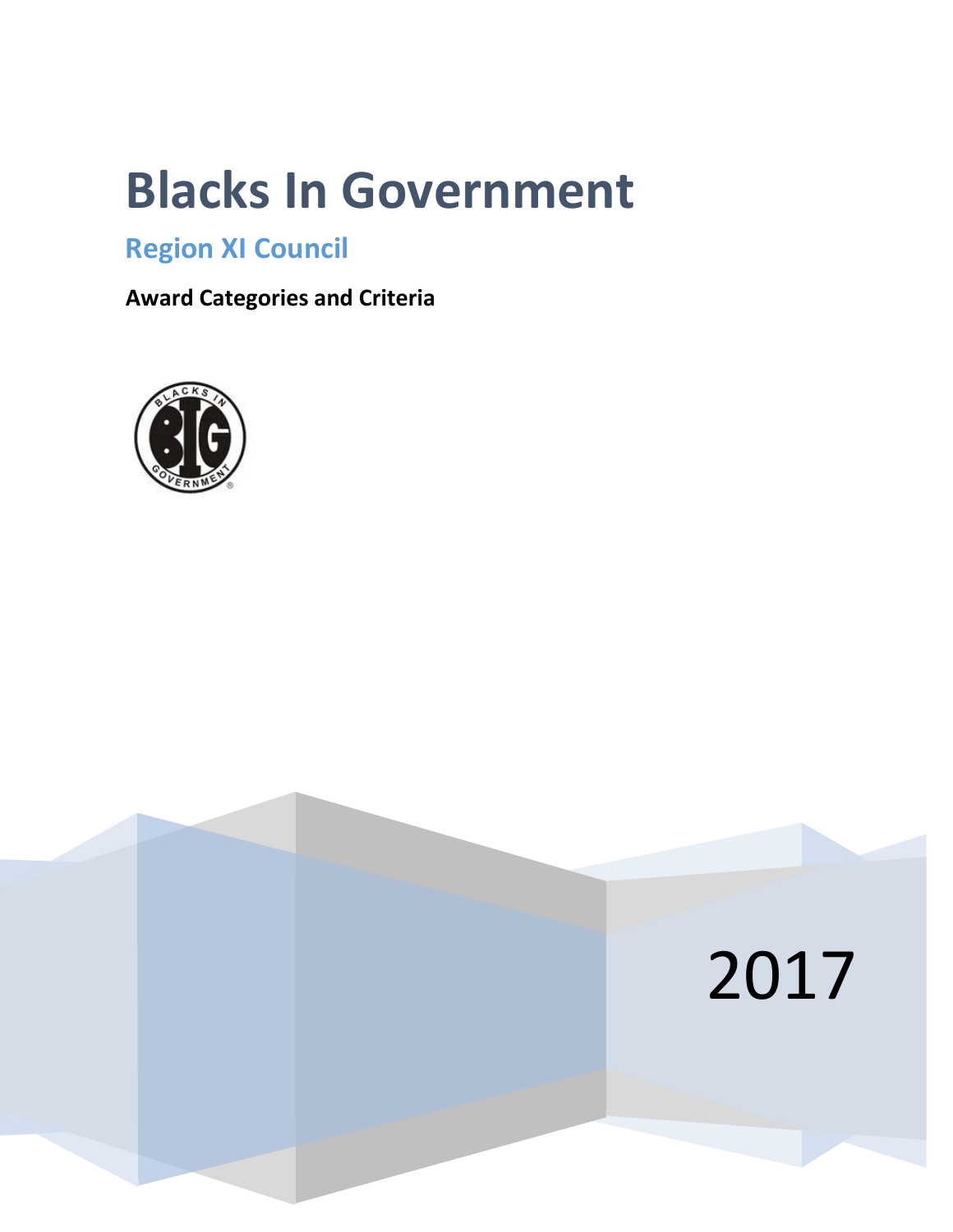# **Deadline: 11:59PM EST Friday, October 20, 2017**

**Send entries to: RXIAwards@gmail.com**

**Address the email to the awards committee, please place the name of the award and the name of the nominee in the subject line.**

**EXAMPLE**:

**To: RXIAwards@gmail.com Subject: Council Involvement Award – Name of Nominee**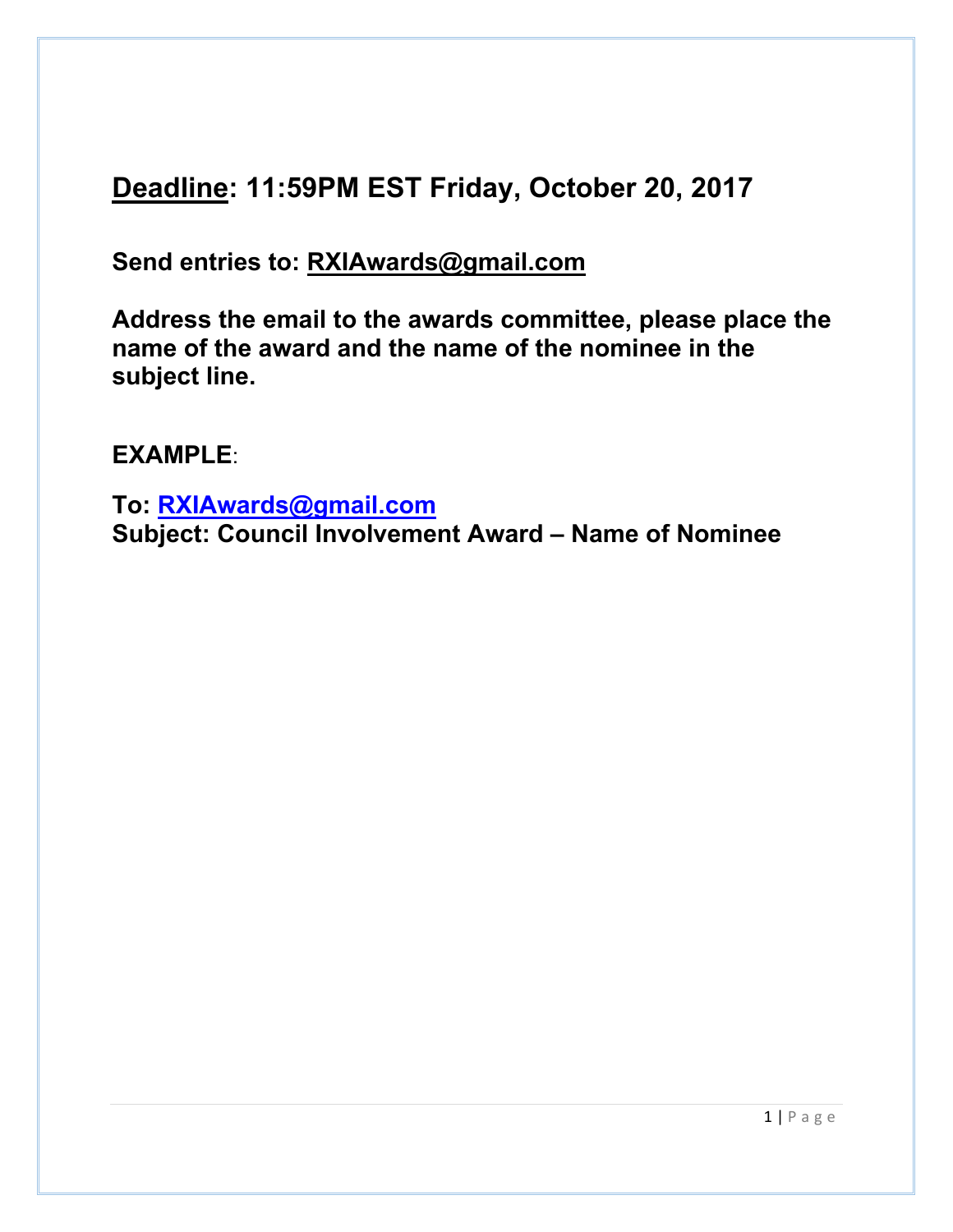## **1. Region XI Council Involvement Award** (Individual Member Award):

To be considered for this award the member must be in good financial standing with the National Organization of Blacks In Government (BIG), a local chapter of BIG and meet the following criteria:

- a) Be an active member of the Region XI Council;
- b) Have a known record of service and involvement with the council (served on committees, held office, made contributions to good order and discipline during meetings, attends regular meetings); and
- c) Demonstrated and exhibited outstanding leadership. Overall, recognition is awarded to a member of RXI BIG that has contributed to the improvement and success of the Region XI Council.

#### *Typically this award is for Regional Representatives and their contribution to the council. This award recommendation is provided to the Awards Committee from the Chapter President of the nominated member for final selection. The award is procured by the Awards Committee and presented annually.*

## **2. Region XI Chapter Involvement Award** (Individual Member Award):

To be considered for this award the member must be in good financial standing with the National Organization of Blacks In Government (BIG), a local chapter of BIG and meet the following criteria:

- a) Be an active member of a chapter within RXI;
- b) Have a known record of service and involvement with the chapter (served on committees, held office, made contributions to good order and discipline during meetings, attends regular meetings); and
- c) Demonstrated and exhibited outstanding leadership. Overall recognition is awarded to a member of RXI BIG based on the member's commitment and dedication at the local chapter level.

*This award is for a member's contribution to the chapter. This award recommendation is provided to the Awards Committee from the Chapter President of the nominated member for final selection. The award is procured by the Awards Committee and presented annually.*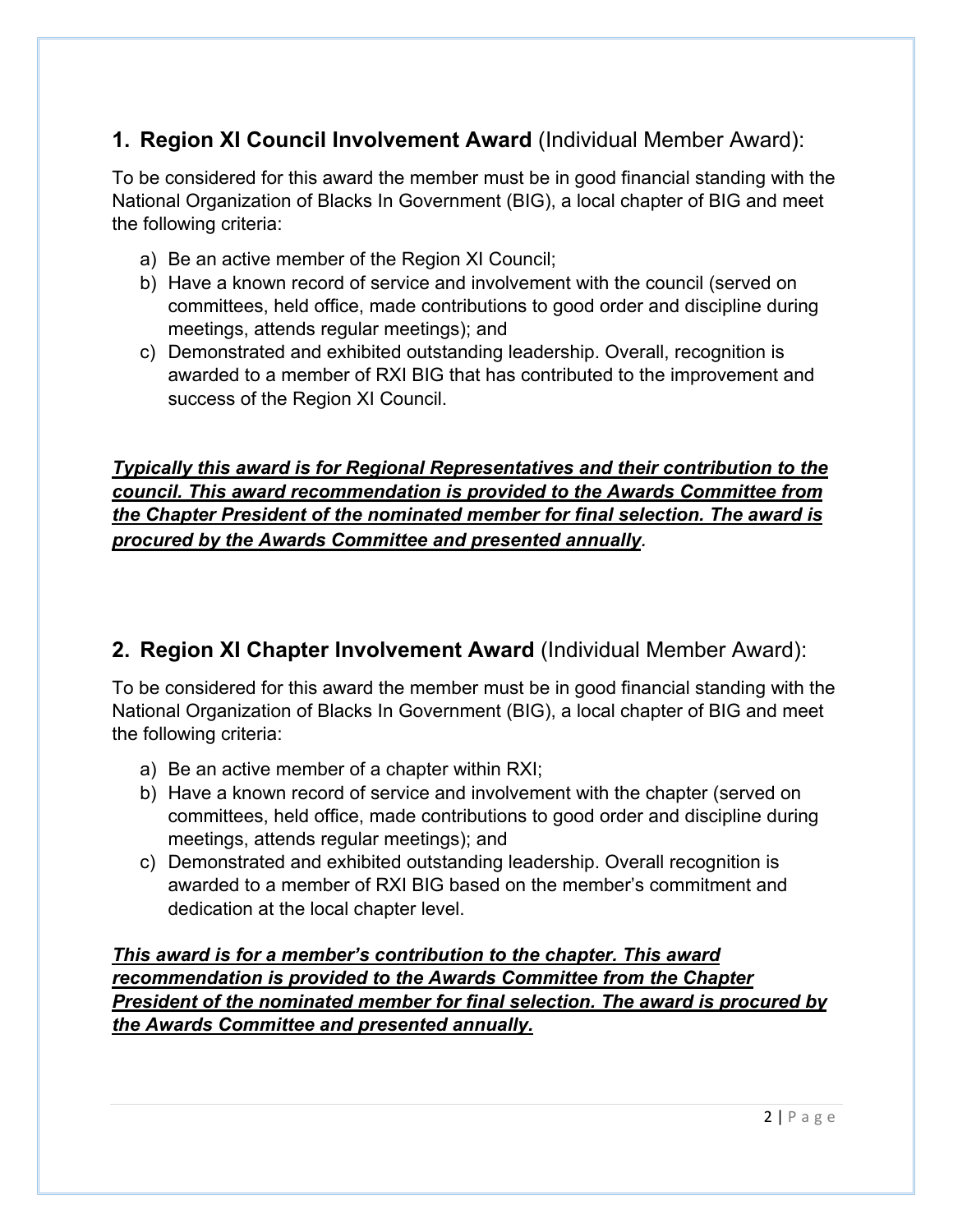#### **3. Region XI Chapter President's Leadership Award** (Individual Member Award):

To be considered for this award the member must be in good financial standing with the National Organization of Blacks In Government (BIG), a local chapter of BIG and meet the following criteria:

- a) Served or currently serving as President of a BIG chapter in RXI for at least 12 consecutive months;
- b) Have a record of accomplishment that reflects his/her dedication to the principles of BIG;
- c) Made contribution of note to the chapter and RXI council;
- d) Impacted the overall development of their chapter and increased membership of the chapter during the 12-month period; and
- e) Demonstrated positive and outstanding leadership, dedication, commitment to BIG.

#### *Overall recognition is awarded to the President of a Region XI BIG chapter. Nominations for this award is submitted from a member of the respective chapter, and the recommendation is provided to the Awards Committee for final selection. The award is procured by the Awards Committee and presented annually.*

#### **4. Region XI Outstanding Community Service Award** (Chapter or Individual Member Award):

To be considered for this award the chapter or individual member must be in good financial standing with the National Organization of Blacks In Government (BIG), a local chapter of BIG and meet the following criteria:

- a) Have a record of accomplishment that reflects his/her dedication to the principles of BIG;
- b) Be considered a leader in the community and/or government workforce;
- c) Serve as a catalyst for positive community development;
- d) Encourages and supports career mobility of non-professionals, professionals, trainees, and/or non-tenure positions by acting as a mentor, counselor, instructor, tutor, or quide:
- e) Provides training and establishes opportunities for government employees as well as BIG members;
- f) Made contributions to a specific community project which has helped to promote the ideas and objectives of BIG;
- g) Made a direct and positive impact on the quality of life of a church, civic, or community group; and
- h) Be a role model that exemplifies courage and dedication in their position as a government employee or member of BIG.

*Overall recognition is awarded to a chapter or individual member of BIG for their contribution to the community. The award recommendation is provided to the Awards Committee for final selection. The award is procured by the Awards Committee and presented annually.*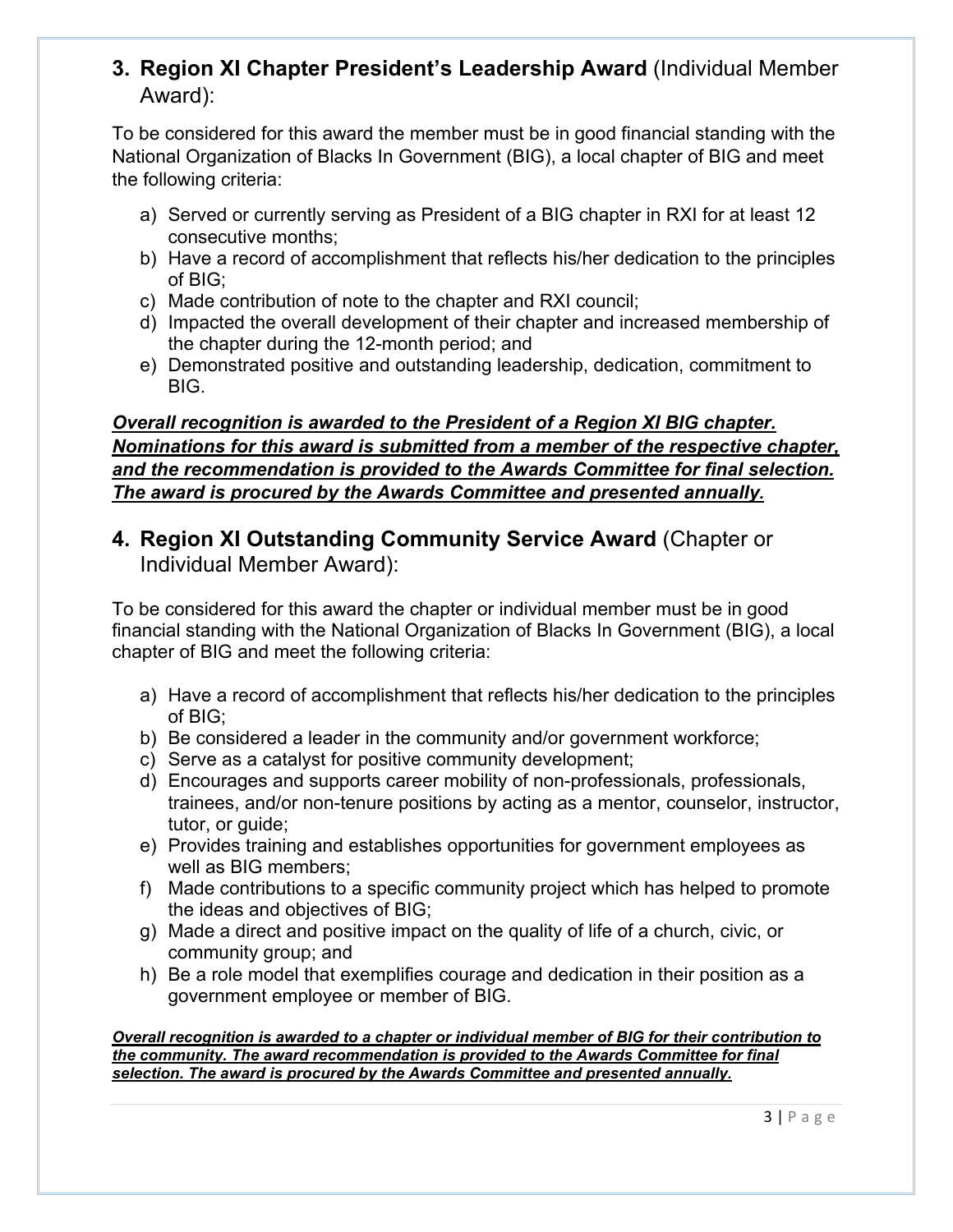## **5. Region XI 2017 Overall Chapter of the Year** (Chapter Award):

This award is presented to a chapter in recognition for their performance throughout the entire year. The Chapter of the Year award is presented to the chapter that has exhibited the best performance throughout the year. The following areas are considered in the selection: chapter activities conducted throughout the year, participation in programs and education competitions, membership drives, hospitality contributions, cost savings activities, members serving in office at the national and regional levels, regional representative attendance, chapter spirit, enthusiasm, and overall energy towards promoting unity and the growth of Blacks In Government.

*This is the highest recognition award that can be received by a chapter during the year. This award is submitted to the Awards Committee from the Chapter President and final selection is made by the RXIC President. This award is procured by the Awards Committee and presented annually.* 

#### **6. Region XI Agency Impact Award** (Chapter Award):

This award is awarded to an entire chapter that has made significant impact in their respective agency. BIG Chapters that have promoted BIG through seminars, special meetings with agency leaders, participated in various special interest group events, young professionals within the agency, equal opportunity initiatives, fundraising events, support of the National Training Conference objectives, and actively engaged in the establishing a positive position of BIG within their agency are awarded the Agency Impact Award.

*Nominations are made by the President of nominated chapter. Nominations are made to the Awards Committee for consideration. Final selection is made by the RXIC President. This award is procured by the Awards Committee and presented annually.* 

#### **7. Region XI Membership Chapter of the Year Award** (Chapter Award):

This award is awarded to the chapter that has shown the largest increase in the percentage of its members for the calendar year. The award recognizes the chapter for their efforts to promote membership at all levels (Life, Gold, and/or Associate), participation in membership drives, and chapters that have made efforts toward retention of its current member.

*Nominations are made to the Membership Committee Chair, verified by BIG National Office, and forwarded to the RXI 2nd VP for final selection. This award is procured by the Membership Committee, and presented annually. Computations are made by the National Office.*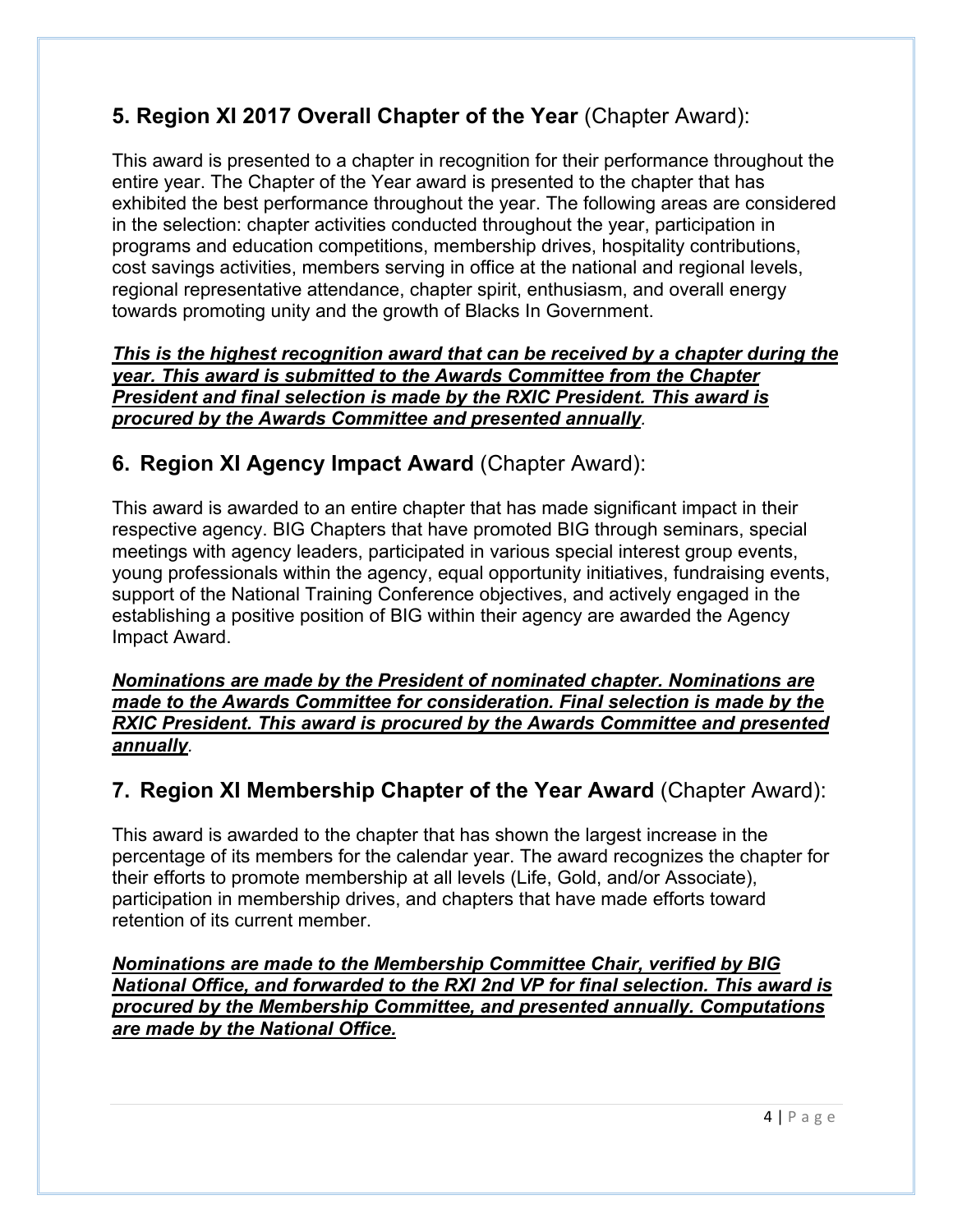### **8. RXI Most Improved Chapter Award** (Chapter Award):

This award is awarded to the chapter that has shown remarkable improvements throughout the year. Specific areas of improvement include, but are not limited to, overcoming membership vacancies, restructuring leadership roles, establishing relationships with mangers, participation in the development of initiatives for young professionals, and current submission of required documents/reports to the RXIC.

#### *Nominations are taken from members of the RXI Executive Committee for final selection. This award is procured by the Awards Committee and presented annually.*